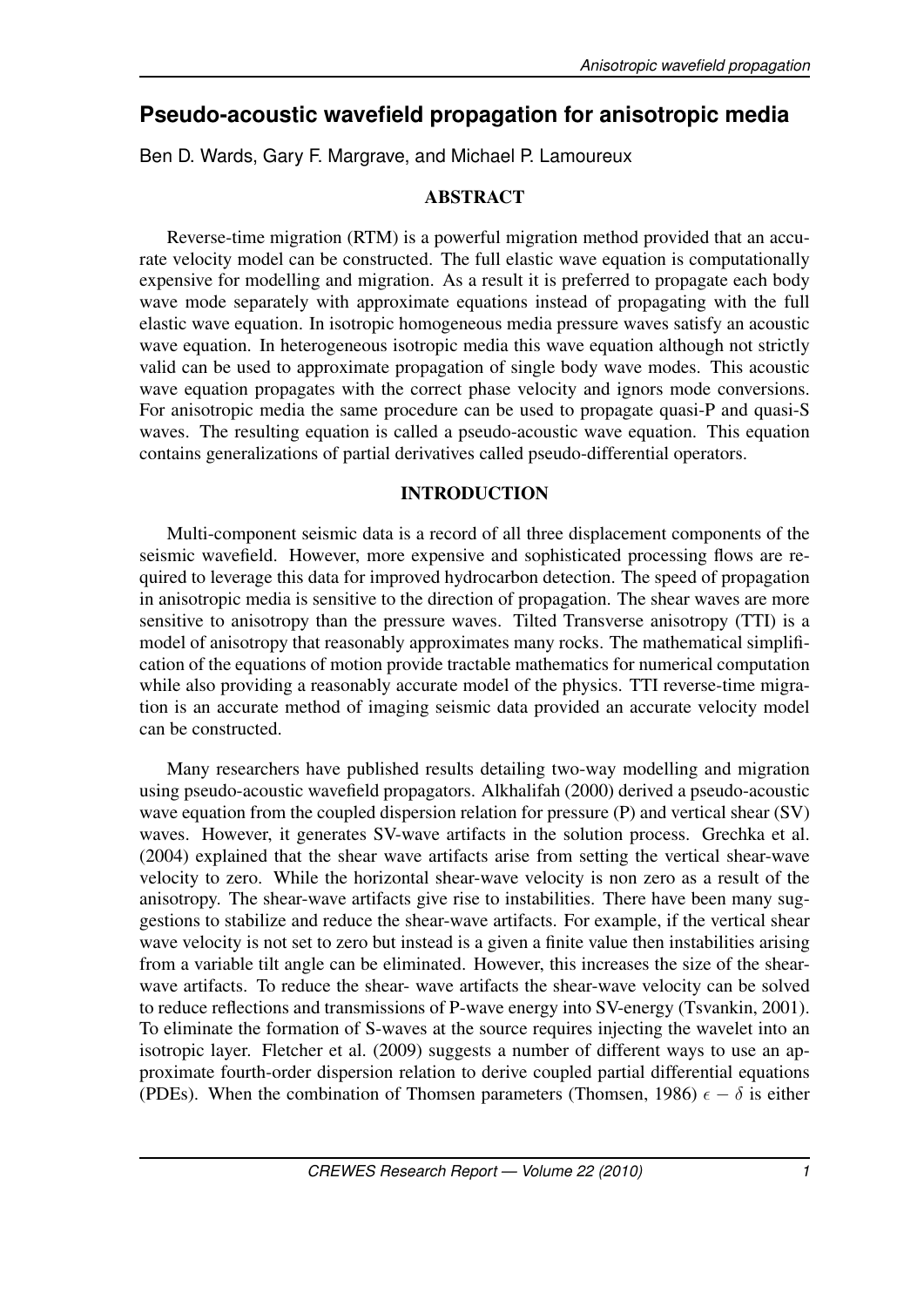positive or negative a different PDE is necessary.

To avoid shear-wave artifacts and to avoid solving a coupled system of PDEs Etgen and Brandsberg-Dahl (2009) suggested the pseudo-analytic method that, instead of solving a coupled system of PDEs, solves a second-order PDE but with spatial derivatives defined by pseudo-differential operators. The method of Etgen and Brandsberg-Dahl (2009) interpolates between exact solutions. However it does not handle variable tilt angle in TTI media. Song and Fomel (2010) split the pseudo-analytical propagator into two parts using a Fourier finite difference approximation.

We first review the derivation of the dispersion relation for anisotropic media. Second, we discuss pseudo-acoustic wavefield propagation in isotropic media (Wards et al., 2008b; Etgen and Brandsberg-Dahl, 2009). We then show how to use a dispersion relation in a rotated coordinate system. Finally, we discuss wavefield propagation in anisotropic media. We use wavefield propagation in anisotropic heterogeneous media to migrate a number of synthetic seismic datasets using a reverse-time migration.

### DISPERSION RELATIONS FOR P AND S WAVES IN ANISOTROPIC MEDIA

Waves in the earth can be modeled using the elastic wave equation. This assumes that the earth is a lossless linear elastic solid where inertia terms are ignored. The elastic stiffness matrix *cijlk* contains 21-independent quantities. We may further simplify the physics by assuming that the elastic stiffness matrix has TTI symmetry. This reduces the number of independent quantities to 7, 2 orientation angles and 5 elastic constants.

Pseudo-acoustic wave equations are simplifications of the elastic-wave equation that only propagate a single mode without coupling effects. Instead, each mode propagates with the same phase velocity as the corresponding mode determined by the dispersion relation derived from the elastic-wave equation. The linear elastic wave equation is (Aki and Richards, 2002)

$$
\rho \frac{\partial^2 U}{\partial t^2} = \tau_{ij,j} = c_{ijkl} U_{k,lj},\tag{1}
$$

where  $U(\vec{x})$  is the particle displacement and  $c_{ijkl}$  is the elastic stiffness tensor relating the components of stress *τij* with the components of the strain *ekl* via the generalized Hooke's Law

$$
\tau_{ij} = c_{ijkl} e_{kl}.\tag{2}
$$

The strain tensor is defined in terms of the displacements via the relation,

$$
e_{kl} = \frac{1}{2} \left( \frac{\partial U_k}{\partial x_l} - \frac{\partial U_l}{\partial x_k} \right) \tag{3}
$$

The Einstein index summation convention is used throughout where repeated indexes are summed over.

A general plane wave can be written in the form

$$
U_k = d_k \exp(i\omega(n_l x_l/v - t)), \qquad (4)
$$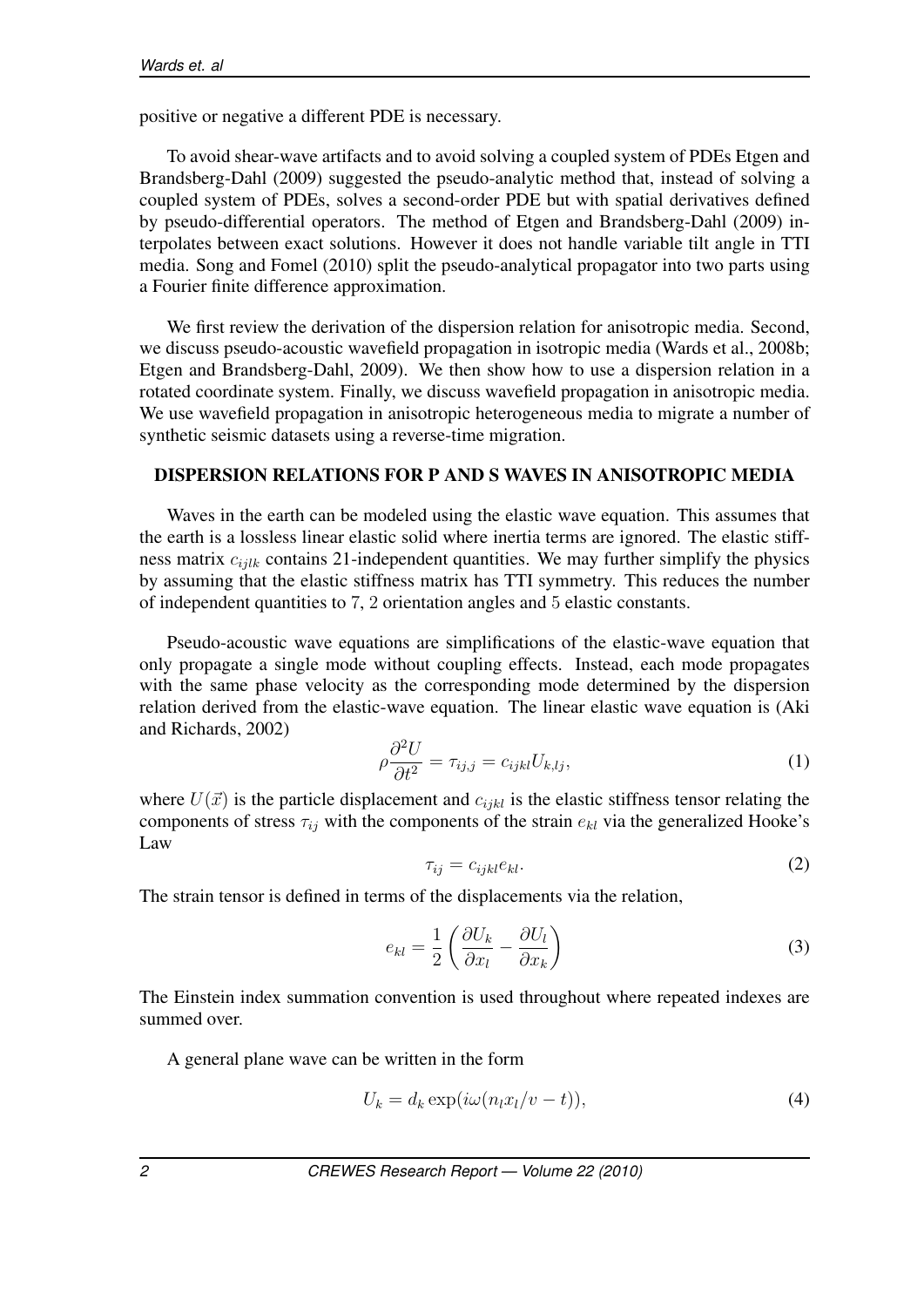where  $d_k$  is the polarization direction,  $\omega$  is the frequency,  $n_l$  is the unit outward normal. Substituting a plane wave into the equation of motion gives

$$
(c_{ijkl}n_jn_l - \rho v^2 \delta_{ik}) = 0.
$$
\n(5)

Let  $\Gamma_{kl} = c_{ijkl} n_j n_l$  then equation 5 is equivalent to

,

,

$$
\left(\Gamma_{kl} - \rho v^2 \delta_{ik}\right) = 0. \tag{6}
$$

This is an eigenvalue problem and since Γ*kl* is postitive and symmetric the 3 eigenvalues  $\rho v^2$  are positive and real. The eigenvectors corresponding to each eigenvalue are the polarization vector of the plane waves (e.g., Tsvankin, 2001).

In the case of vertical transverse anisotropy (VTI) the eigenvalues or velocities in Thomsen (1986) anisotropic parameters  $\epsilon$ ,  $\delta$ ,  $\gamma$ ,  $V_{P_0}$ , the vertical P-wave velcocity, and velcocity  $V_{S_0}$ , the vertical S-wave velcocity  $V_{S_0}$  are,

$$
V_P(\theta)^2 = V_{P_0}^2 \left[ 1 + \epsilon \sin^2 \theta - \frac{f}{2} + \frac{f}{2} \sqrt{1 + \frac{4 \sin^2 \theta}{f} (2 \delta \cos^2 \theta - \epsilon \cos 2\theta) + \frac{4 \epsilon^2 \sin^4 \theta}{f^2}} \right] (7)
$$

$$
V_{SV}(\theta)^2 =
$$
  
\n
$$
V_{P_0}^2 \left[ 1 + \epsilon \sin^2 \theta - \frac{f}{2} - \frac{f}{2} \sqrt{1 + \frac{4 \sin^2 \theta}{f} (2 \delta \cos^2 \theta - \epsilon \cos 2\theta) + \frac{4\epsilon^2 \sin^4 \theta}{f^2}} \right]
$$
 (8)  
\n
$$
V_{SH}(\theta)^2 = V_{S_0}^2 \left[ 1 + 2\gamma \sin^2 \theta \right]
$$
 (9)

where  $f = 1 - V_{S_0}/V_{P_0}$  and  $V_{S_0}$  is the vertical S-wave velocity and  $V_{P_0}$  is the vertical P-wave velocity.

Equations (7), (8), and (9) can be linearized about the small parameters  $\epsilon, \delta$ , and  $\gamma$  to give,

$$
V_P(\theta)^2 = V_{P_0}^2 \left[ 1 + (2\delta - 2\epsilon) \sin^2 \theta \cos^2 \theta + 2\epsilon \sin^2 \theta \right],\tag{10}
$$

$$
V_S V(\theta)^2 = V_{S_0}^2 \left[ 1 + \frac{V_{P_0}^2}{V_{S_0}^2} (2\epsilon - 2\delta) \sin^2 \theta \cos^2 \theta \right],
$$
 (11)

$$
V_S H(\theta)^2 = V_{S_0}^2 \left[ 1 + 2\gamma \sin^2 \theta \right].
$$
 (12)

This linearization is designed for NMO correction of seismic data and so is less accurate for velocities near horizontal propagation. For other possible approximations of the dispersion relation see Fowler (2003).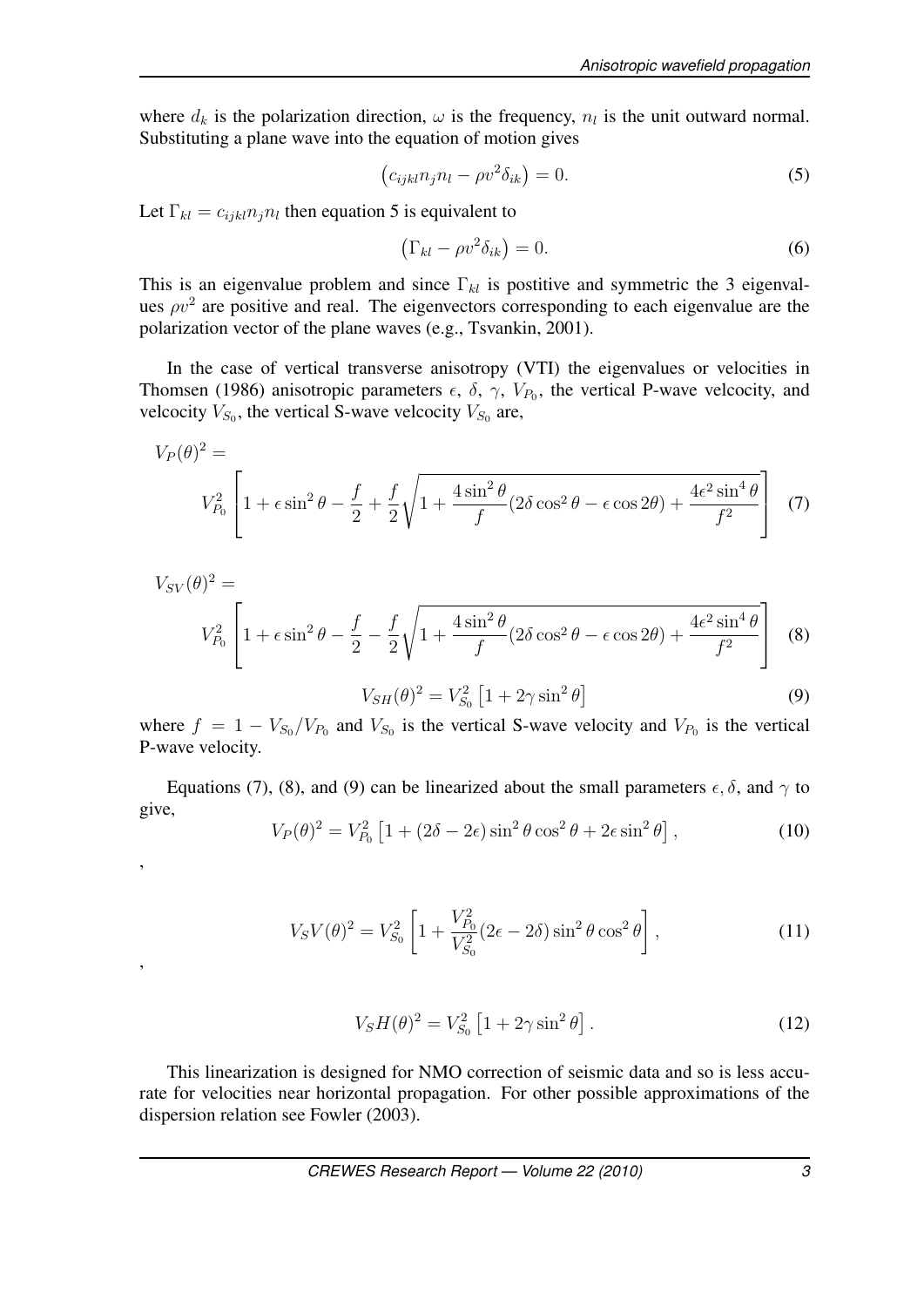## WAVENUMBER REPRESENTATION OF DISPERSION RELATIONS

The dependence of the wavefield on the direction of propagation is achieved through expressing the dispersion relation in terms of wavenumbers,  $\vec{k}$ . In terms of the dip  $\theta$ 

$$
k_x = |\vec{k}| \sin \theta
$$
  
\n
$$
k_z = |\vec{k}| \cos \theta,
$$
\n(13)

in 2D, and in terms of the azimuth *α*,

$$
k_x = |\vec{k}| \sin \theta \cos \phi
$$
  
\n
$$
k_y = |\vec{k}| \sin \theta \sin \phi
$$
  
\n
$$
k_z = |\vec{k}| \cos \theta,
$$
\n(14)

in 3D. Substituting equation (13) into equation (8) gives a dispersion relation,

$$
\omega_{V_{SV}}^2(k_x, k_z)^2 =
$$
  

$$
|\vec{k}|^2 V_{P_0}^2 \left[1 + \epsilon \sin^2 \theta - \frac{f}{2} - \frac{f}{2} \sqrt{1 + \frac{4 \sin^2 \theta}{f} (2 \delta \cos^2 \theta - \epsilon \cos 2\theta) + \frac{4 \epsilon^2 \sin^4 \theta}{f^2}}\right],
$$

or in terms of  $k_x, k_z$  the dispersion relation is

$$
\omega_{V_{SV}}^2(k_x, k_z) = V_{P_0}^2 \left[ k^2 (1 - \frac{f}{2}) + \epsilon k_x^2 - \frac{f}{2} \sqrt{k^4 + \frac{4k_x^2}{f} (2\delta k_z^2 - \epsilon (k_z^2 - k_x^2)) + \frac{4\epsilon^2 k_x^4}{f^2}} \right].
$$
 (15)

For TTI media the axis of rotation is not aligned with the coordinate axis. Given a tilt of angle *β* from vertical, the dispersion relation for the weak linearly approximation is

$$
V_P^2(\theta)^2 = V_{P_0}^2 \left[ 1 + (2\delta - 2\epsilon) \sin^2(\theta - \beta) \cos^2(\theta - \beta) + 2\epsilon \sin^2(\theta - \beta) \right].
$$
 (16)

We would like to express the dispersion relation in terms of  $\beta$ ,  $k_x$ , and  $k_z$  because the angle  $β$  is spatially dependent. In terms of a rotation matrix  $R(β)$  the dispersion relation is

$$
\omega_{R(\beta)}(\vec{k}, \vec{x}) = \omega(R(\beta)\vec{k}, \vec{x})\tag{17}
$$

In general, the angle  $\beta$  will be spatially dependent.

#### WAVEFIELD PROPAGATION IN ISOTROPIC HOMOGENEOUS MEDIA

The following conventions are used for the forward and inverse Fourier transform of the function  $\varphi : \mathbb{R}^3 \to \mathbb{C}$ ,

$$
\hat{\varphi}(\vec{k}) = \mathcal{F}_{\vec{x} \to \vec{k}}(\varphi) = \int_{\mathbb{R}^3} e^{2\pi i \vec{x} \cdot \vec{k}} \varphi(\vec{x}) dx dy dz, \qquad (18)
$$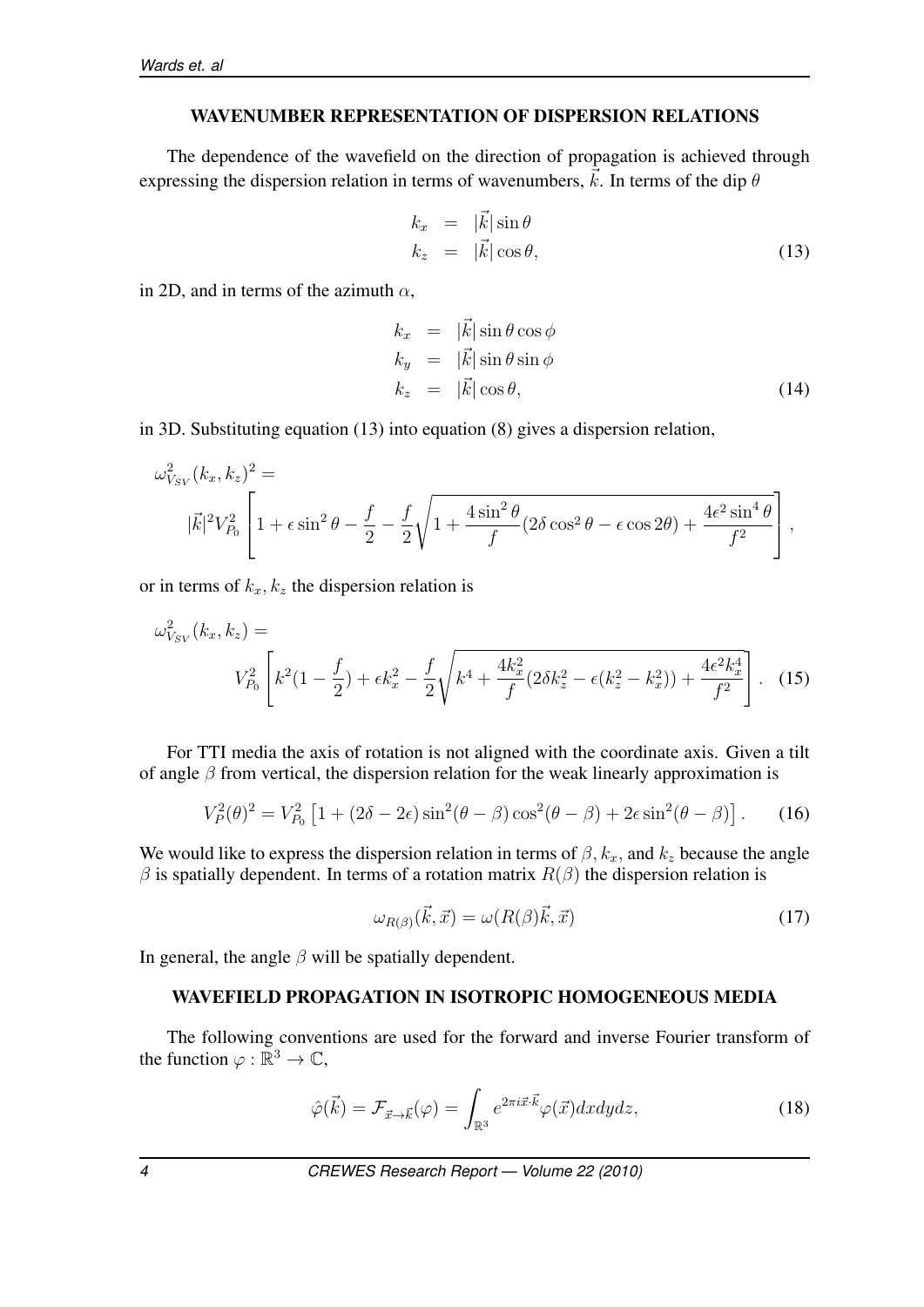and

$$
\varphi(\vec{x}) = \mathcal{F}_{\vec{k}\to\vec{x}}^{-1}(\hat{\varphi}) = \int_{\mathbb{R}^3} e^{-2\pi i \vec{x} \cdot \vec{k}} \hat{\varphi}(\vec{k}) dk_x dk_y dk_z, \qquad (19)
$$

where  $\mathbb R$  is the real line,  $i = \sqrt{-1}$ ,  $\vec{x} = (x, y, z) \in \mathbb R^3$ ,  $\vec{k} = (k_x, k_y, k_z) \in \mathbb R^3$  is the Fourier domain coordinate conjugate to  $\vec{x}$ , and the hat denotes a Fourier transformed function of the spatial coordinates. The symbols  $\mathcal{F}_{\vec{x}\to\vec{k}}$ , and  $\mathcal{F}_{\vec{k}\to\vec{x}}^{-1}$  are used to denote the forward and inverse. Fourier transforms as abstract operators,  $\vec{k}$ inverse Fourier transforms as abstract operators, respectively. Later, the symbols  $\mathcal{F}_{\vec{x}\to\vec{k}}$ , and  $\mathcal{F}^{-1}_{\vec{k}\to\vec{x}}$  are also used to denote the Fourier-like integrals when  $\varphi$  or  $\hat{\varphi}$  depending upon both  $\vec{k}$  and  $\vec{x}$  explicitly. In this case, a single FFT cannot be used to calculate the Fourier transform.

Common wave-equation depth migration methods recursively extrapolate the recorded wavefield downward in depth. In contrast, RTM, like forward modelling, recursively propagates the recorded wavefield in time. This is typically done by finite-differencing the two-way wave equation. As an alternative to finite-differencing the wave equation, our time-stepping equation is formulated by phase-shifting the Fourier transform of the wavefield with a cosine operator (Wards et al., 2008a). The time-stepping equation is based on an exact solution of the constant-velocity acoustic-wave equation,

$$
\frac{\partial^2 U}{\partial t^2} = v^2 \left( \frac{\partial^2 U}{\partial x^2} + \frac{\partial^2 U}{\partial y^2} + \frac{\partial^2 U}{\partial z^2} \right),\tag{20}
$$

where  $U(t, \vec{x})$  is the amplitude of the wave at the point  $(t, \vec{x} = (x, y, z))$ ,  $x, y$  are the lateral coordinate, *z* is the depth coordinate, *t* is the time coordinate, *∂* <sup>2</sup>*U/∂t*<sup>2</sup> is, for example, the second-order partial derivative of the wavefield with respect to the time coordinate, and *v*, a constant, is the speed of propagation.

Assume  $\vec{x} \in \mathbb{R}^3$  and  $t \in \mathbb{R}$ . Applying the Fourier transform over the spatial dimensions  $\vec{x} = (x, y, z)$  to both sides of equation (20) reduces it to a collection of ordinary differential equations,

$$
\frac{\partial^2 \hat{U}}{\partial t^2} = -(2\pi)^2 v^2 \left(k_x^2 + k_y^2 + k_z^2\right) \hat{U}.
$$
\n(21)

Given the initial conditions,

$$
\begin{cases}\nU(0, \vec{x}) = f(\vec{x}) \\
U(-\delta t, \vec{x}) = g(\vec{x})\n\end{cases} (22)
$$

where  $\delta t$  denotes a timestep, the exact solution at time  $t = \delta t$  of constant velocity wave equation is

$$
U(\delta t, \vec{x}) = -U(-\delta t, \vec{x}) + 2\mathcal{F}_{\vec{k}\to\vec{x}}^{-1} [\cos(2\pi v|\vec{k}|\delta t)\mathcal{F}_{\vec{x}\to\vec{k}}[U(0, \vec{x})]]. \tag{23}
$$

The solution can be calculated by iterating equation (23). The calculation at time step *n* corresponding to time  $t = n\delta t$  is expressed as,

$$
U^{n+1}(\vec{x}) = -U^{n-1}(\vec{x}) + 2\mathcal{F}^{-1}_{\vec{k}\to\vec{x}}[\cos(2\pi v|\vec{k}|\delta t)\mathcal{F}_{\vec{x}\to\vec{k}}[U^n(\vec{x})]].
$$
 (24)

The fast Fourier transform can be employed to compute equation (23) because the kernel of the Fourier integral is independent of the spatial coordinate  $\vec{x}$ .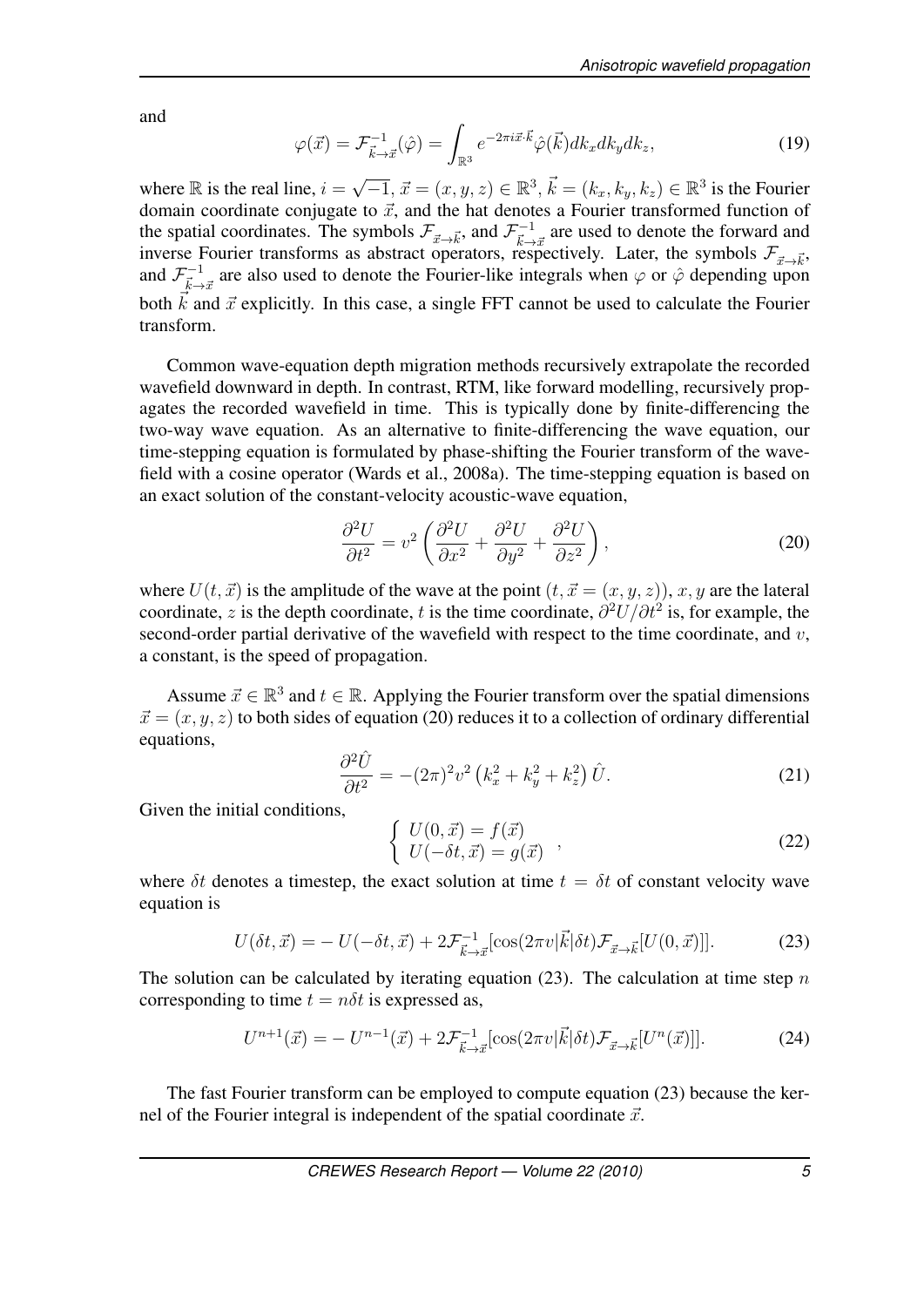#### WAVEFIELD PROPAGATION IN ISOTROPIC INHOMOGENEOUS MEDIA

The variable-velocity acoustic wave equation is

$$
\frac{\partial^2 U}{\partial t^2} = v^2(x, y, z) \left( \frac{\partial^2 U}{\partial x^2} + \frac{\partial^2 U}{\partial y^2} + \frac{\partial^2 U}{\partial z^2} \right),\tag{25}
$$

where  $v(x, y, z)$  is the spatially dependent velocity. We now adapt equation (23) which propagates an acoustic wavefield exactly in a constant velocity medium to propagate approximately in a variable velocity medium. Equation (25) has a local causality property which means that the wavefield  $U(t, \vec{x})$  only depends on the wavefield locally. As a result, the right hand side of equation (25),  $v^2(\vec{x}) (U_{xx} + U_{yy} + U_{zz})$ , can, for small enough  $\delta t$ , be approximated locally near  $\vec{x}_0$  by the solution to the frozen term  $v^2(\vec{x}_0)$  ( $U_{xx} + U_{yy} + U_{zz}$ ). This means that by replacing the constant velocity appearing in the dispersion relation in equation (23) by the variable velocity (i.e. unfreezing the velocity), we have an approximate solution

$$
U^{n+1}(\vec{x}) = -U^{n-1}(\vec{x}) + 2\mathcal{F}_{\vec{k}\to\vec{x}}^{-1} \left[ \cos\left(2\pi v(\vec{x})|\vec{k}|\delta t\right) \mathcal{F}_{\vec{x}\to\vec{k}} \left[U^n(\vec{x})\right] \right]. \tag{26}
$$

Or explicitly,

$$
U^{n+1}(\vec{x}_1) = -U^{n-1}(\vec{x}_1)
$$
  
+2
$$
\int_{\mathbb{R}^3} \int_{\mathbb{R}^3} U^n(\vec{x}) \cos\left(2\pi v(\vec{x}_1)|\vec{k}|\delta t\right) e^{2\pi i(\vec{x}-\vec{x}_1)\cdot \vec{k}} dx dy dz dk_x dk_y dk_z.
$$
 (27)

This is the freezing-unfreezing argument that appears in the literature in the context of hyperbolic and elliptic partial differential equations e.g., (p. 230-231, Stein, 1993). Such solutions are often called locally homogeneous approximations (e.g., Ma and Margrave, 2008) and they approximate the solution to the variable velocity wave equation by the solution locally from the constant velocity wave equation. In fact the locally homogeneous approximation is used for both finite-difference and pseudospectral solvers.

A partition of unity is used to partition the velocity model into *N* regions with approximate constant velocity,  $v_1 < \ldots < v_j < \ldots < v_J$ , called reference velocities. In our method these regions can be spatially very complex when the velocity varies rapidly. The wavefield in each region is then propagated with the corresponding reference velocity. The POU is used to window the wavefield into regions at each timestep and the combination of windowing and Fourier transformation results in the Gabor approximation to equation (26) given by

$$
U^{n+1}(\vec{x}) = -U^{n-1}(\vec{x}) + \sum_{j=1}^{N} \Omega_j(\vec{x}) 2 \mathcal{F}_{\vec{k}\to\vec{x}}^{-1} \left[ \cos \left( 2\pi v_j |\vec{k}| \delta t \right) \mathcal{F}_{\vec{x}\to\vec{k}} \left[ U^n(\vec{x}) \right] \right], \tag{28}
$$

where  $v_j$  is the reference velocity used for propagation in the *j*th window  $\Omega_j(\vec{x})$  and the integrations are then all FFT's.

The computational burden of the PSTS equation depends linearly on the number of reference velocities used to approximate the the cosine operator. Constructing accurate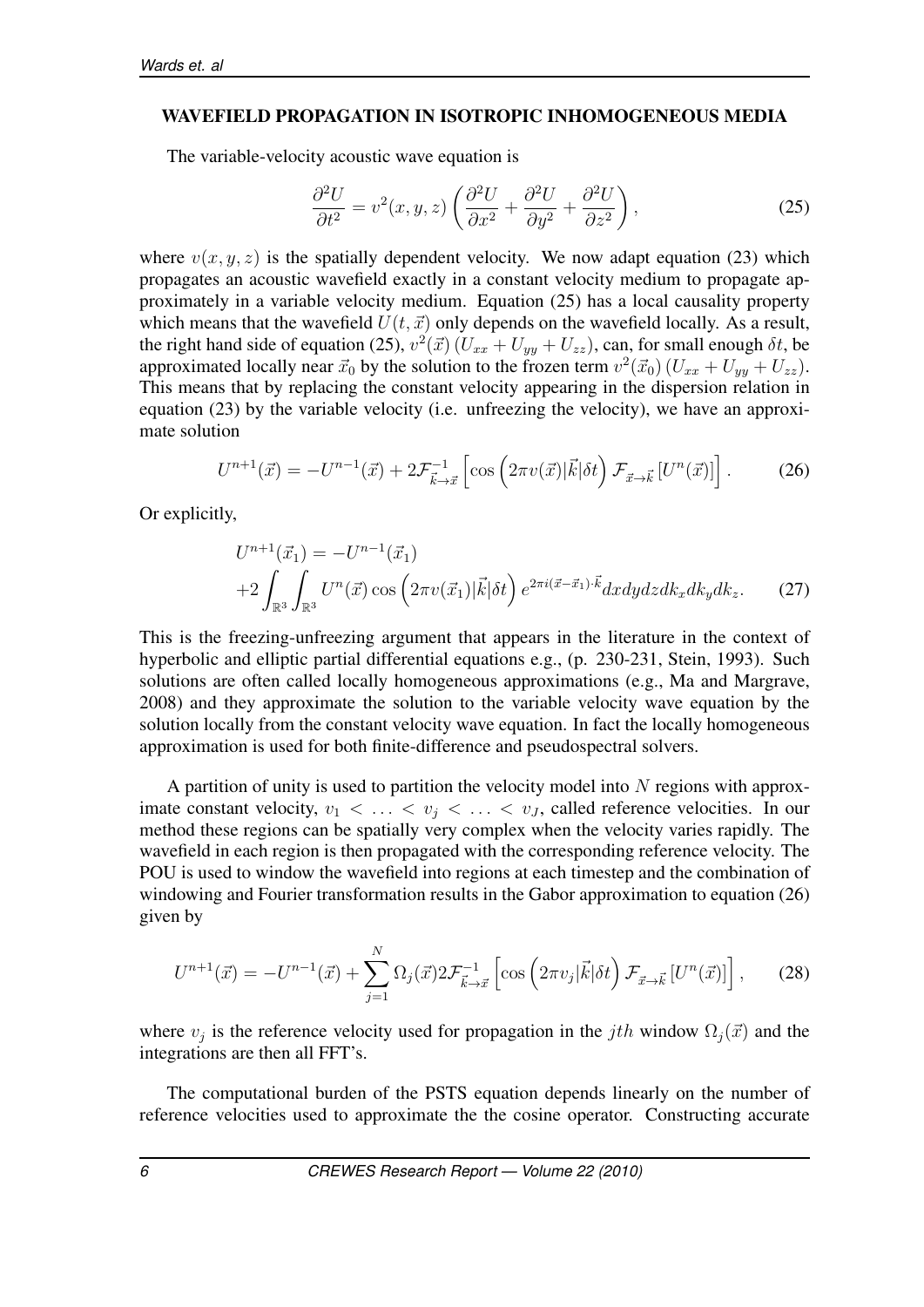approximations with a minimal number of reference velocities allows numerically efficient phase-shift time-stepping algorithms. Methods for choosing reference velocities are found in, for example, Bagaini et al. (1995) or Ma and Margrave (2008). A simple method is to take the reference velocities equally spaced between the lowest and greatest velocity. A spatially discontinuous partition of unity can used to approximate equation (26). Suppose that a set of reference velocities have been chosen so that  $v_1 < \ldots < v_j < \ldots < v_J$  where  $\sum_j \Omega_j(\vec{x}) v_j^2 = v^2(\vec{x})$  and  $\sum_j \Omega_j(\vec{x}) = 1$  with  $0 \le \Omega_j(\vec{x}) \le 1$ . The auxiliary condition  $v_1$  and  $v_N$  are the minimum velocity and maximum velocity of  $v(\vec{x})$ , respectively. Suppose that  $\Omega_j(\vec{x}) = 0$  if  $v(x) > v_{j+1}$  or  $v(x) < v_{j-1}$  so that the operator is interpolated between the closest reference velocities. The  $\Omega_j$ 's window and interpolate the wavefield propagated with constant velocities and form a partition of unity. Then (Etgen and Brandsberg-Dahl, 2009),

$$
\Omega_j(\vec{x}) = \begin{cases}\n\frac{v^2(\vec{x}) - v_{j-1}^2}{v_j^2 - v_{j-1}^2} & v_{j-1} < v(x) < v_j \\
\frac{v_{j+1}^2 - v_{j-1}^2}{v_{j+1}^2 - v_j^2} & \text{if } v_j < v(x) < v_{j+1} \\
0 & \text{otherwise}\n\end{cases} \tag{29}
$$

To approximate equation (26), we propagate the wavefield with a collection of constant velocities and then recombine the result with the partition of unity,

$$
U^{n+1} = \sum_{j=1}^{J} \Omega_j(\vec{x}) \mathcal{F}_{\vec{k}\to\vec{x}}^{-1} \left[ 2 \cos(2\pi v_j|\vec{k}|) \mathcal{F}_{\vec{x}\to\vec{k}}[U^n] \right] - U^{n-1}.
$$
 (30)

Expanding the cosines in equation (30) and (26) with the power series expansion about  $v = 0$  shows that equation (30) is at least as accurate as a second-order pseudospectral method. Choosing the reference velocities and windows as above makes the windowing scheme effectively an interpolation between reference velocities.

# WAVEFIELD PROPAGATION IN ANISOTROPIC HOMOGENEOUS MEDIA

Given a dispersion relation  $\omega(\vec{k})$  we may define a wave equation whose phase velocity is the same as the phase velocity derived from the elastic wave equation for any particular body wave mode. We define a homogeneous anisotropic wave equation with phase velocity  $\omega(\vec{k},\vec{x})$  as

$$
\frac{\partial^2 U}{\partial t^2} = -\mathcal{F}_{\vec{k}\to\vec{x}}^{-1} \left( \omega^2(\vec{k}) \hat{U}(\vec{k}) \right). \tag{31}
$$

This equation is hyperbolic provided  $\omega(\vec{k}) > 0$ . When  $\omega$  is independent of  $\vec{x}$  equation (31) has the solution

$$
U^{n+1}(\vec{x}) = -U^{n-1}(\vec{x}) + 2\mathcal{F}_{\vec{k}\to\vec{x}}^{-1} \left[ \cos\left(\omega(\vec{k})\delta t\right) \mathcal{F}_{\vec{x}\to\vec{k}} \left[U^n(\vec{x})\right] \right],\tag{32}
$$

for the initial conditions  $U(0, \vec{x}) = U^0, U(\delta t, \vec{x}) = U^1$ .

#### WAVEFIELD PROPAGATION IN ANISOTROPIC HETEROGENEOUS MEDIA

In the case of variable velocity we may replace the constant dispersion relation with a hetergenous dispersion relation  $\omega(\vec{k}, \vec{x})$ , Equation (31) has an approximate solution

$$
U^{n+1}(\vec{x}) = -U^{n-1}(\vec{x}) + 2\mathcal{F}^{-1}_{\vec{k}\to\vec{x}} \left[ \cos\left(\omega(\vec{k},\vec{x})\delta t\right) \mathcal{F}_{\vec{x}\to\vec{k}} \left[U^n(\vec{x})\right] \right]. \tag{33}
$$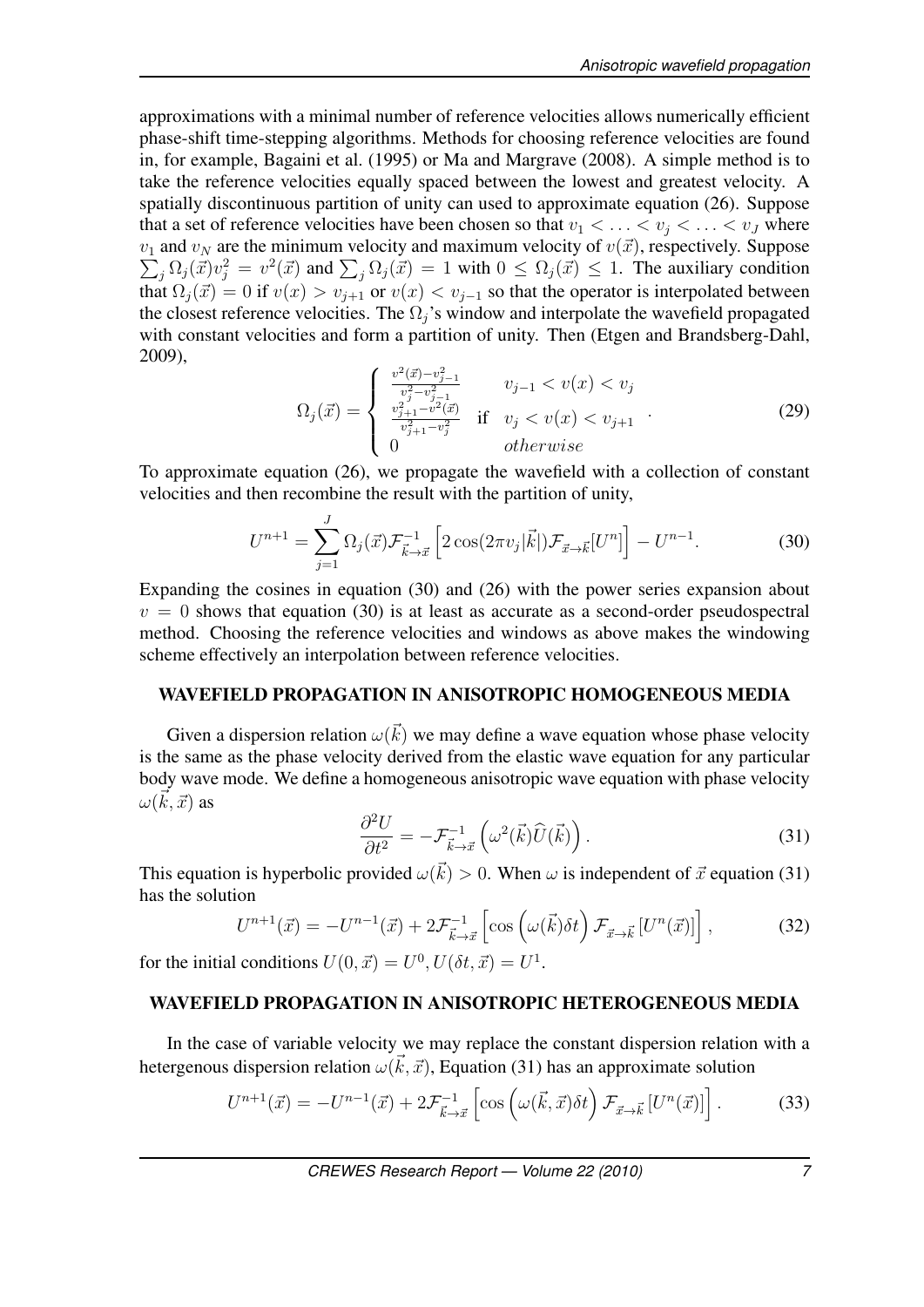Wavefield propagation in heterogeneous anisotropic media can be achieve by approximating equation (33). This is done by approximating the kernel of the Fourier integral operator  $cos(\omega(\vec{k}, \vec{x})\delta t)$  with a set of functions that are separately a function of  $\vec{x}$  and  $\vec{k}$ , e.g.

$$
\cos\left(\omega(\vec{k},\vec{x})\delta t\right) = \sum_{i=1}^{N} F_i(\vec{x})G_i(\vec{k}).\tag{34}
$$

This allows the computation of equation (33) with a forward Fourier Transform and *N* inverse Fourier transforms. One method of calculating is by expanding the cosine in power series expansion about the parameters  $\epsilon, \delta, \gamma, \theta, V_p, \beta$ , and  $V_s$ .

#### NUMERICAL EXAMPLES

To demonstrate wavefield propagation with equation (33) a few impulse responses are calculated in homogeneous TTI media. Although both P and SV wave modes are propagated separately both are displayed over top of each other for convenience. Figure 1 is the image of a variety of impulses propagated with pseudo-acoustic wave equations. In the top left of Figure 1 is a pure SV impulse response using the exact dispersion relation. In the top right of Figure 1 is an image of two overlaid impulse responses using the exact P-wave and the exact S-wave dispersion relations. In the bottom left part of Figure 1 is the impulse responses from a linear P-wave dispersion relation and a quadratic linearization of the S-wave dispersion relation. a simple linearization is not sufficiently accurate for S waves. In the bottom right of the figure is the difference between the P-wave and S-wave impulse responses described above. Figure 2 is the exact same as Figure 1 except the value of *δ* is *−*0*.*2 instead of being 0*.*1. For the choice of anisotropic parameters in Figure 2 there is a triplication of the SV wavefronts.

Figure 3 is the vertical P-wave reflectivity for a VTI model made by Hess. The Hess synthetic seismic dataset was generated using a pseudo-acoustic wave equation with a VTI velocity model. The reflection energy in Figure 4 compares to the P-wave reflectivity. There is considerable noise caused by crosscorrelation artifacts.

The ramp model contains three layers with the top layer having a homogeneous TTI velocity. Figure 5 is the vertical velocity. Figure 6 is a migrated image of the vertical component. No attempt was made to separate the P-wave energy from the S-wave energy on the vertical component. The ramp was correctly located.

A simple ray tracing model of a flat reflector in an OBC geometry was created to test PS imaging. Figure 9 (a) displays the ray path of the node gather. The node is located at depth of 1000m, and the shots are located along the sea surface at a depth of 10m. Figure 9 (b) is a node gather for OBC geometry made with ray tracing. Note that the in a normal converted wave experiment the zero offset trace would be zero. Figure 9 (c) is migrated image of the PP data for a single shot record. It is correctly imaged. Figure 9 (d) is the migrated image using RTM of the converted wave PS data. The converted wave image is higher frequency than the P-wave image because the shear-wave velocity is half the velocity of the P-wave velocity.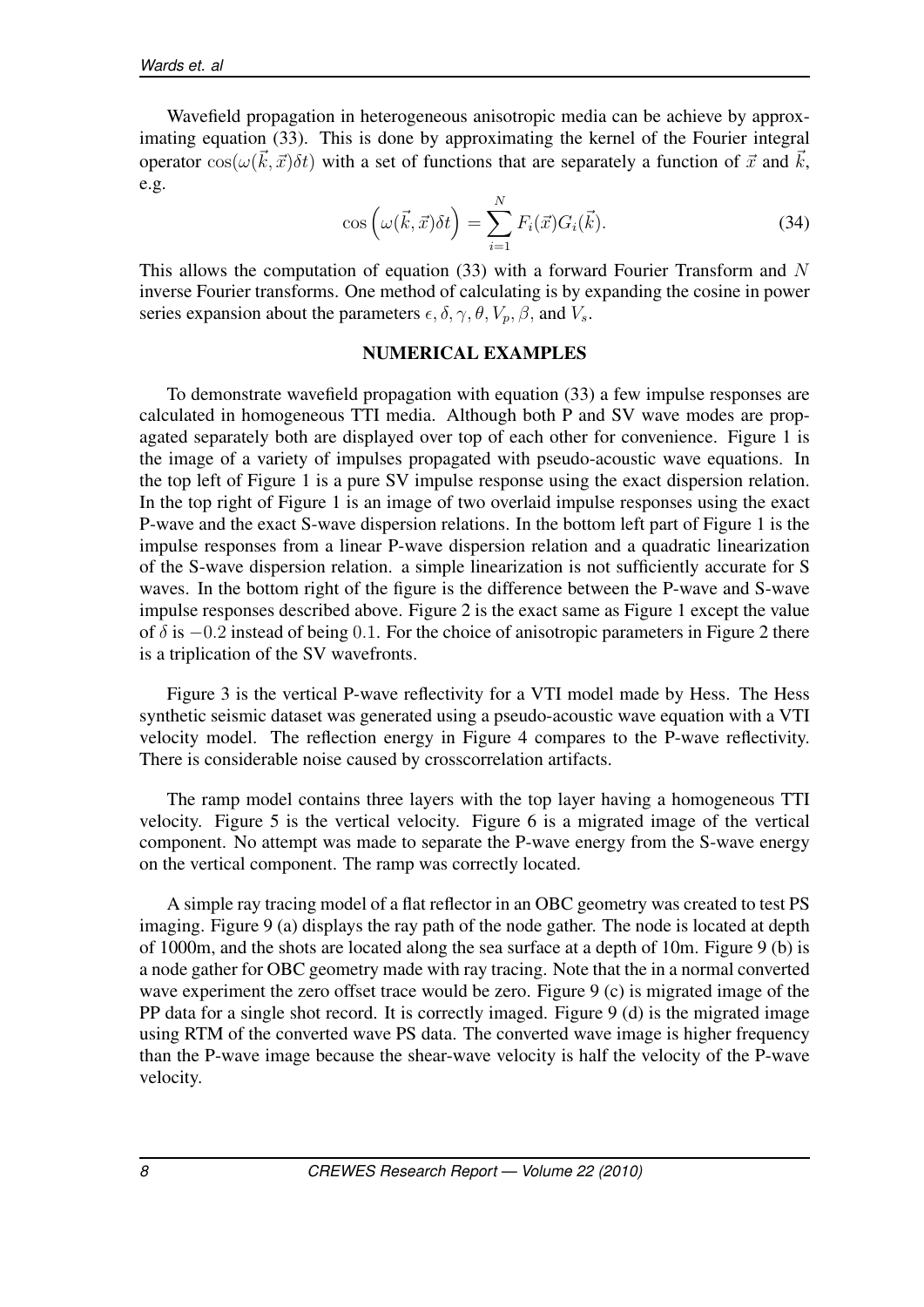

FIG. 1. Comparison of SV and P impulse response for wavefield propagation  $V_p = 2965, V_s =$ ,  $\epsilon = 0.196$ ,  $\delta = 0.1$ , and the tilt angle  $\beta = 30^\circ$ . The P and SV waves are propagated seperately.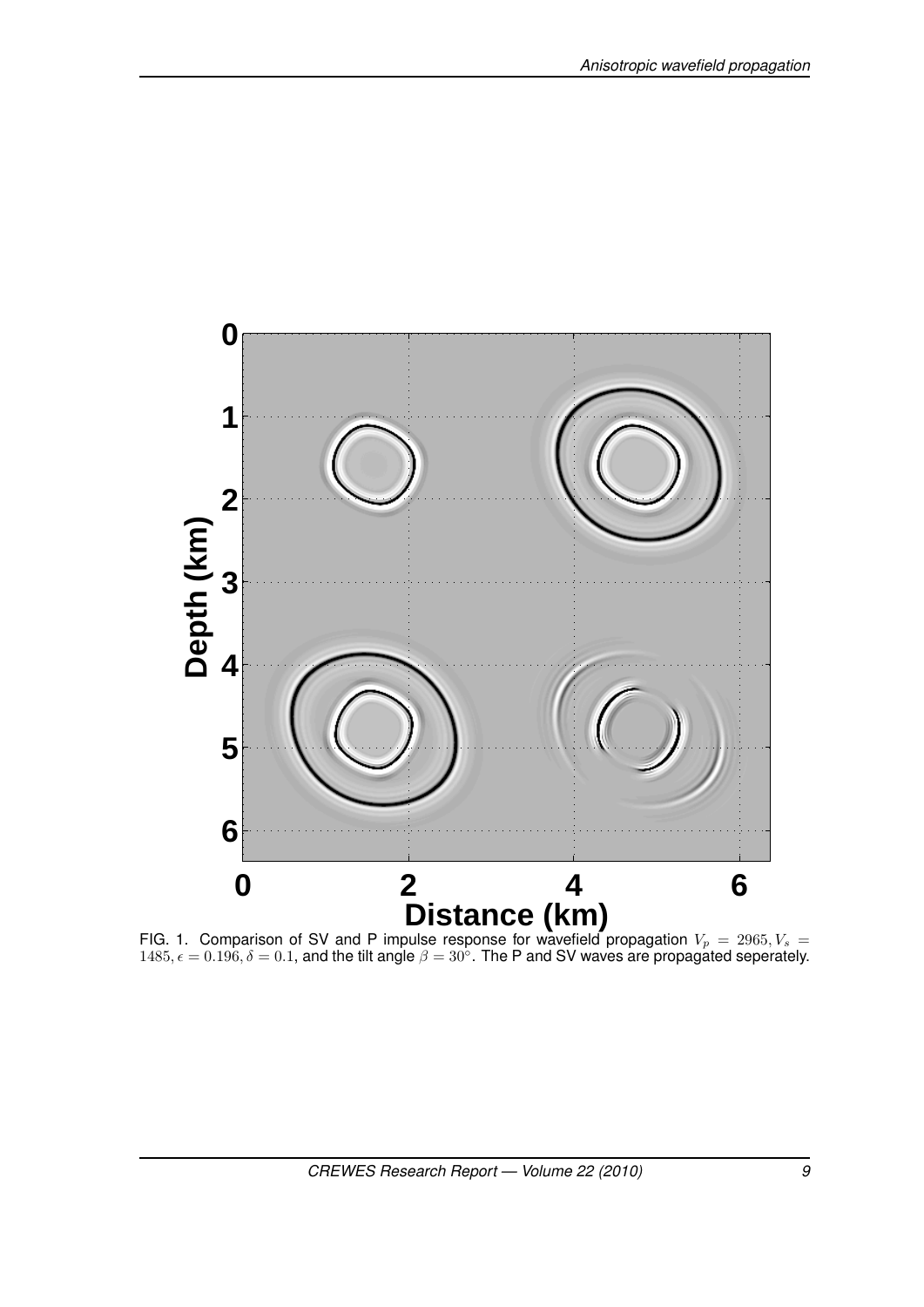

FIG. 2. SV and P wave impulse responses with Thomsen's anisotropic specified as  $V_p = 2965, V_s =$  $1485, \epsilon = 0.196, \delta = -.2$ , and the tilt angle  $\beta = 30^\circ$ .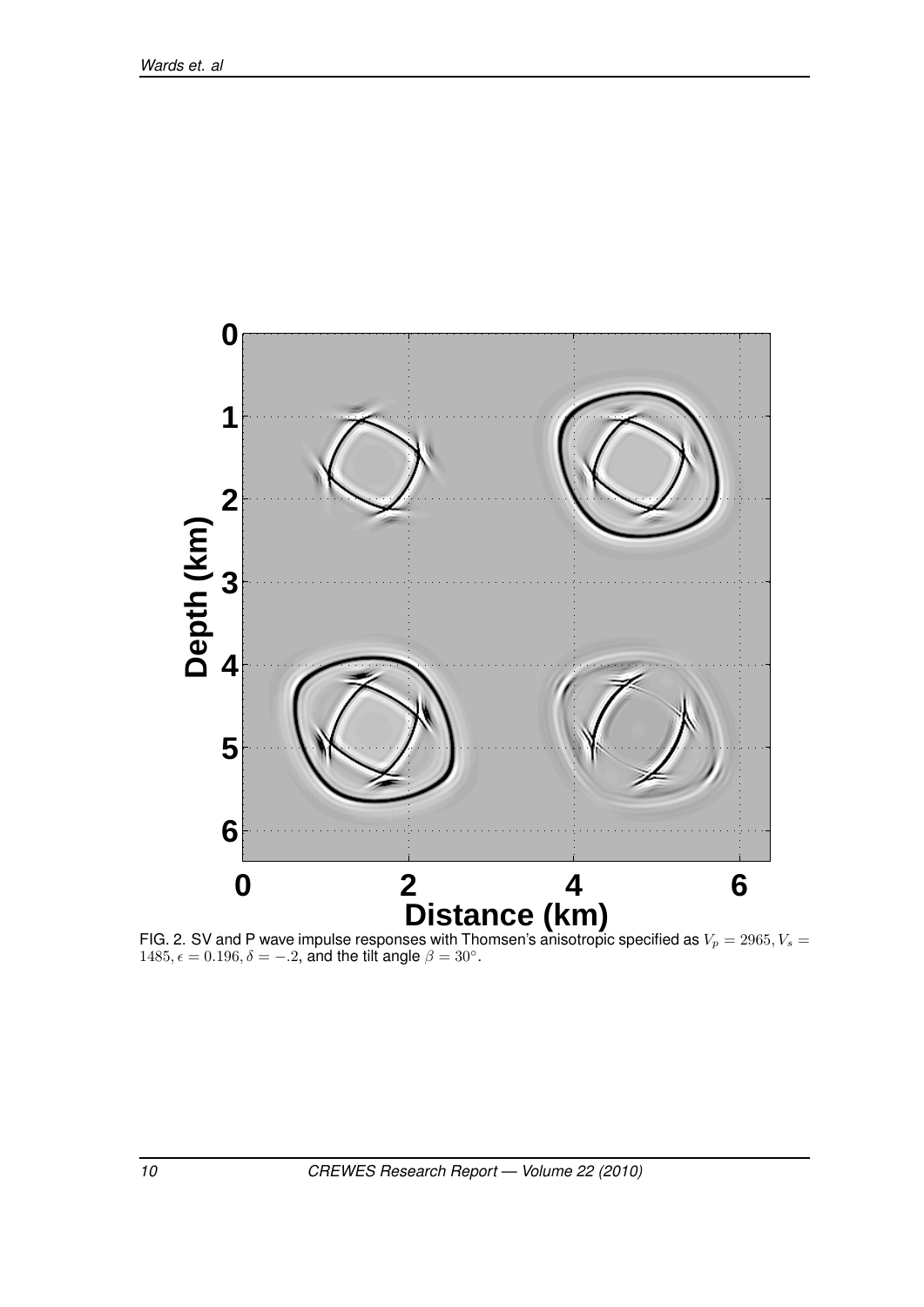

FIG. 3. PP reflectivity for the vertical P-wave velocity. The velocity is expressed in the units *km/s*.

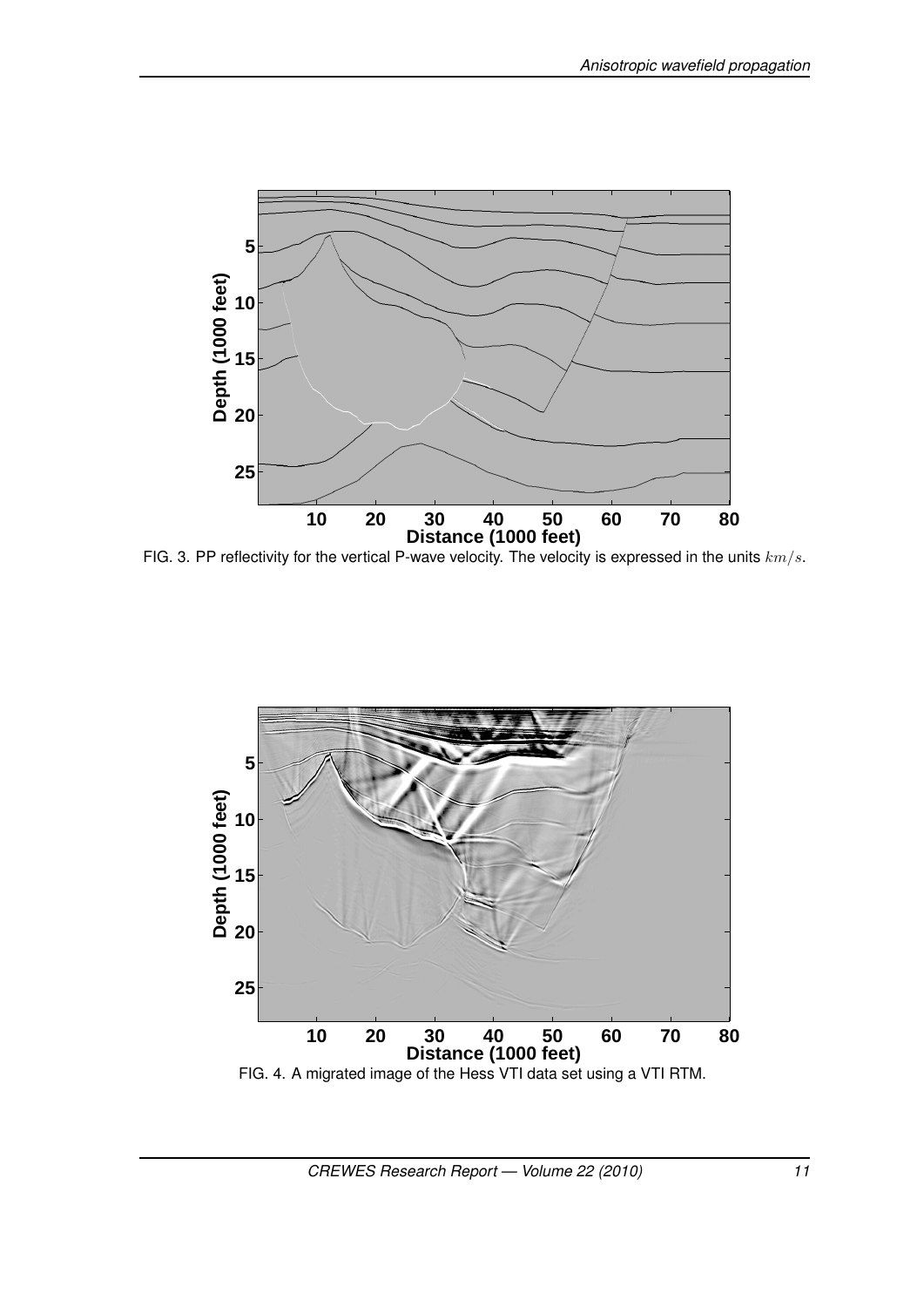

FIG. 5. Vertical P-wave velocity of the FRP ramp model. The ramp has been flooded with the velocity above it. The overburden has a value of  $V_p=\epsilon=0.196,\,\delta=0,$  and tilt angle of  $\beta=45^\circ$ . The lower velocity layer is isotropic.



FIG. 6. A PP migrated image of the FRP ramp model which has TTI overburden.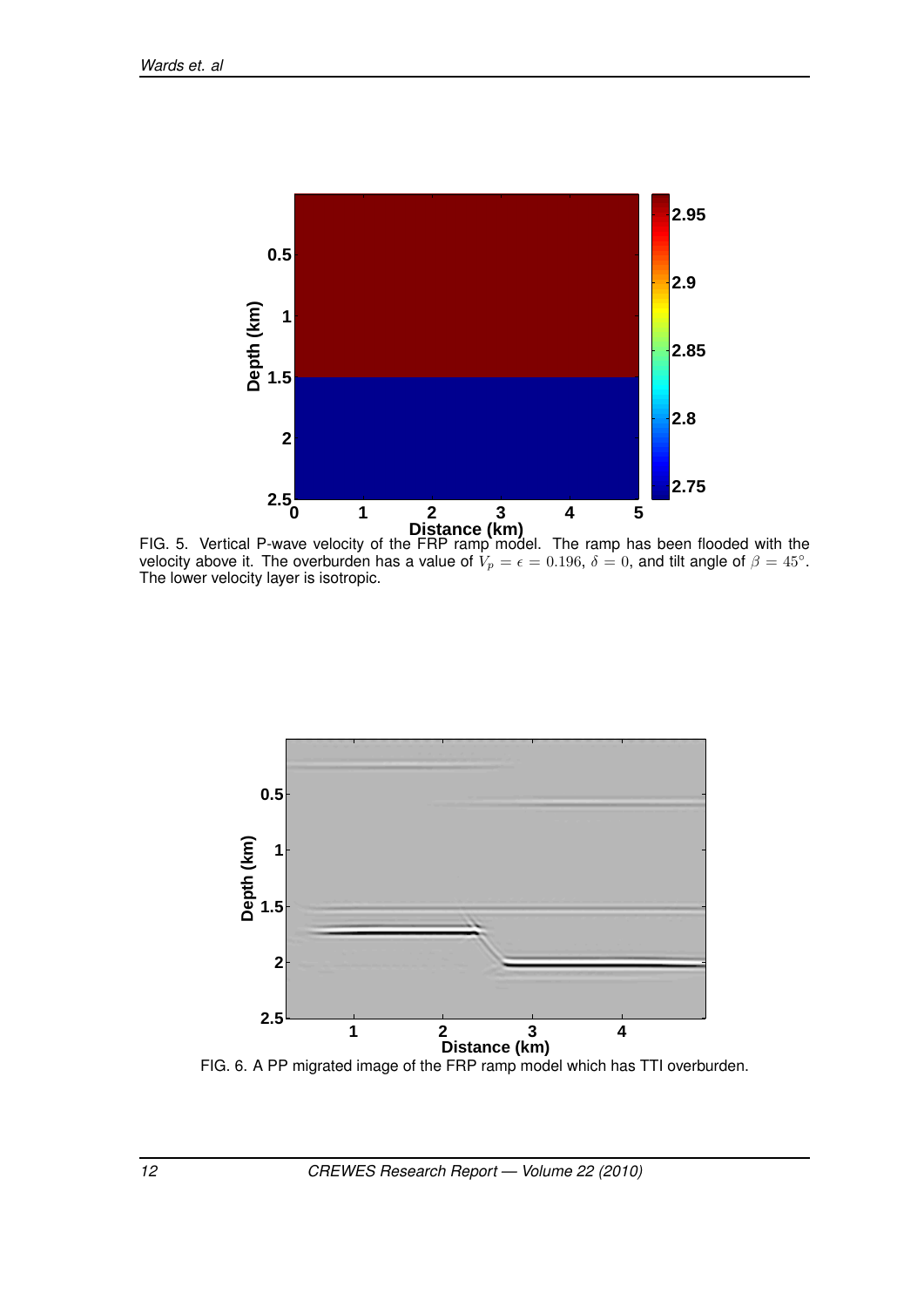

FIG. 7. A migrated image of an ocean bottom cable (OBC) dataset obtained from CGGVeritas. The velocity model is isotropic. The node spacing on the seabed surface is 100m and the shot spacing is 12.5m. The dataset was generated with an elastic wave equation.



FIG. 8. The P-wave velocity of an OBC dataset provide by CCGVeritas. The units of the velocity are in *m/s*.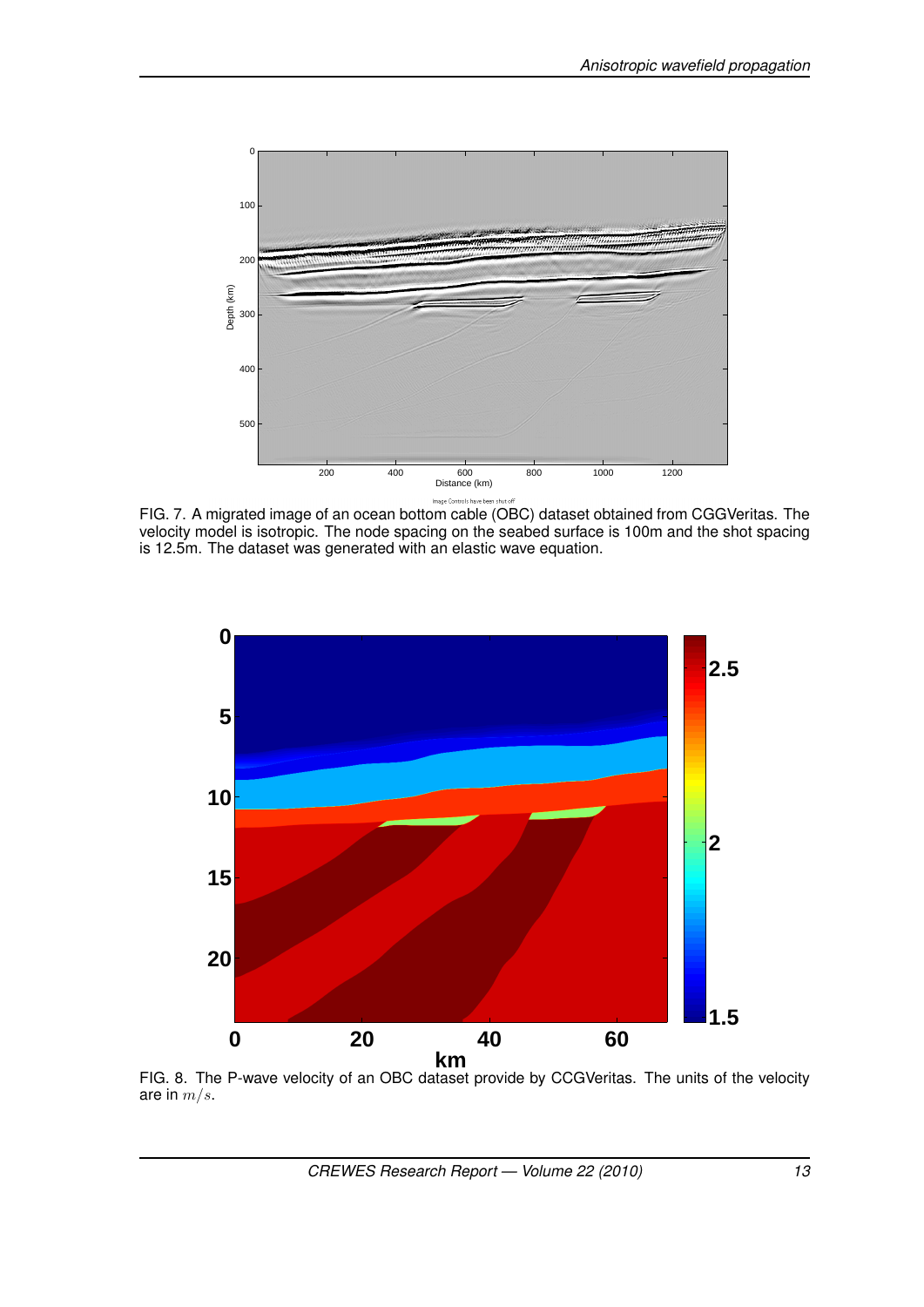

FIG. 9. OBC PP and PS imaging of synthetic data set made with ray tracing. The amplitudes are constant on the refleciton. (a) An ocean bottom cabel geometry (OBC) with an S-wave source. This is kinematically equaivalent to a node gather. (b) PS synthetic data, made with constant amplitude. (c) PP image of a migrated shot made with travel times only. (d) PS image of a migrated shot made with travel times only.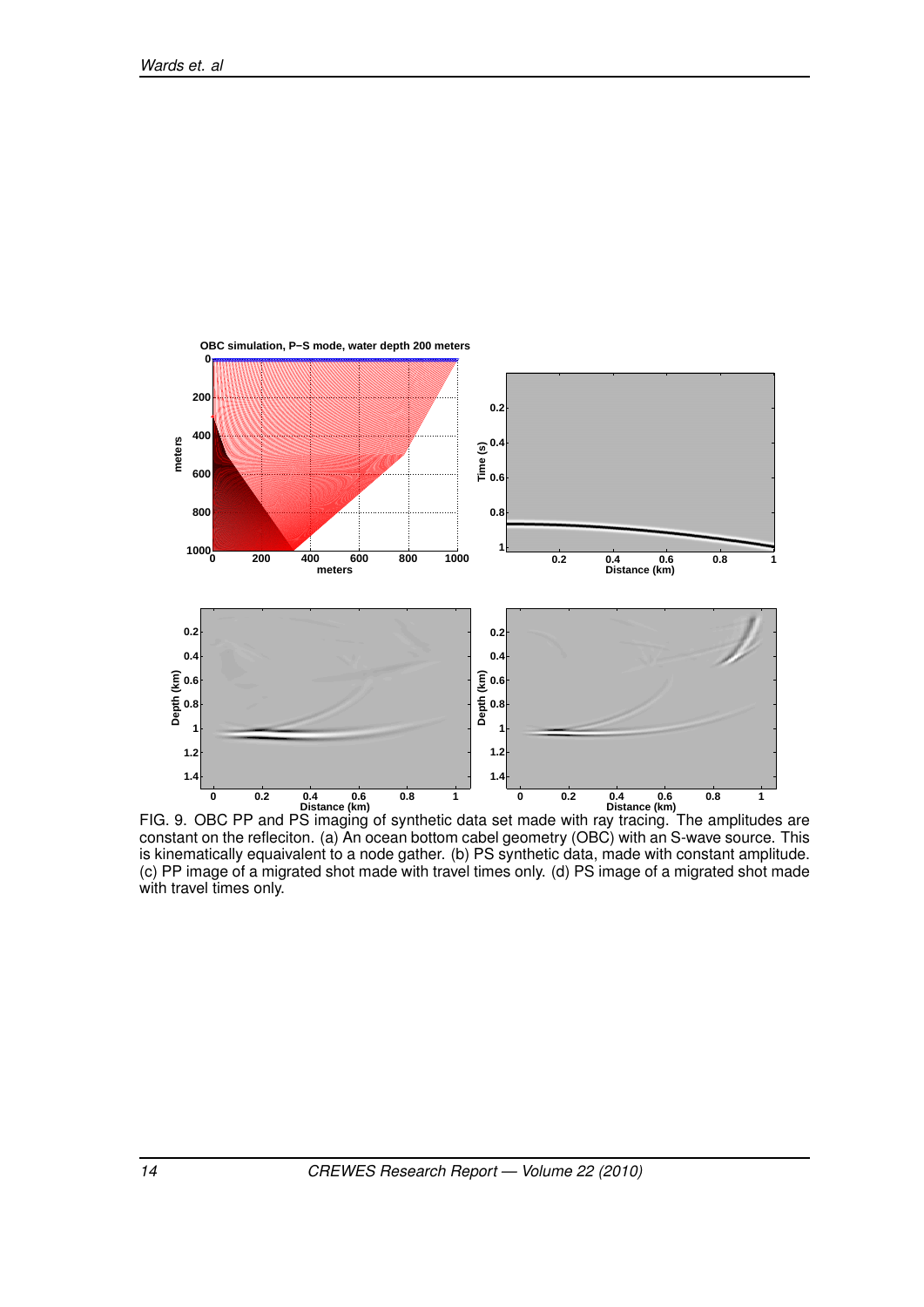# **CONCLUSION**

Pseudo-acoustic P and S wave propagators derived from the elastic-wave equation can be used for reverse-time migration. They offer considerable computational advantage over propagating the full elastic wavefield. A second-order pseudo-differential equation is preferred to propagating with a coupled system of partial differential equation that has shearwave artifacts and instability issues. The derived pseudo-acoustic wave equations were used to migrate a number of synthetic datasets. They provided accurate imaging of reflection data.

# ACKNOWLEDGEMENTS

We thank the Hess Corporation for making the Hess VTI dataset publicly available and CCGVeritas for providing the OBC dataset and for the MITACS internship under which some of this research was conducted. We thank Richard Bale for sharing his insightful knowledge of converted waves and ocean bottom cable surveys. Additionally, we thank the sponsors of the CREWES project, and those of the POTSI consortium, and especially NSERC, MITACS, PIMS, and Alberta Ingenuity.

# **REFERENCES**

Aki, K., and Richards, P., 2002, Quantitative Seismology: University Science Books.

- Alkhalifah, T., 2000, An acoustic wave equation for anisotropic media: Geophysics, 65, No. 4.
- Bagaini, C., Bonomi, E., and Pieroni, E., 1995, Data parallel implementation of 3-D PSPI: 65nd Ann. Internat.Mtg., Soc. Expl. Geophys., Expanded Abstracts, 188-191.
- Etgen, J. T., and Brandsberg-Dahl, S., 2009, The pseudo-analytical method: Application of pseudo-Laplacians to acoustic and acoustic anisotropic wave propagation: SEG Technical Program Expanded Abstracts, 28, No. 1.
- Fletcher, R. P., Du, X., and Fowler, P. J., 2009, Reverse time migration in tilted transversely isotropic (TTI) media: Geophysics, 74, No. 6.
- Fowler, P., 2003, Practical VTI approximations: a systematic anatomy: Journal of Applied Geophysics, 54, No. 3-4.
- Grechka, V., Zhang, L., and III, J. W. R., 2004, Shear waves in acoustic anisotropic media: Geophysics, 69, No. 2.
- Ma, Y., and Margrave, G. F., 2008, Seismic depth imaging with the Gabor transform: Geophysics, 73, No. 3.
- Song, X., and Fomel, S., 2010, Fourier finite-difference wave propagation: SEG Technical Program Expanded Abstracts, 29, No. 1, 3204–3209.
- Stein, E., 1993, Harmonic analysis : real-variable methods, orthogonality, and oscillatory integrals: Princeton University Press.